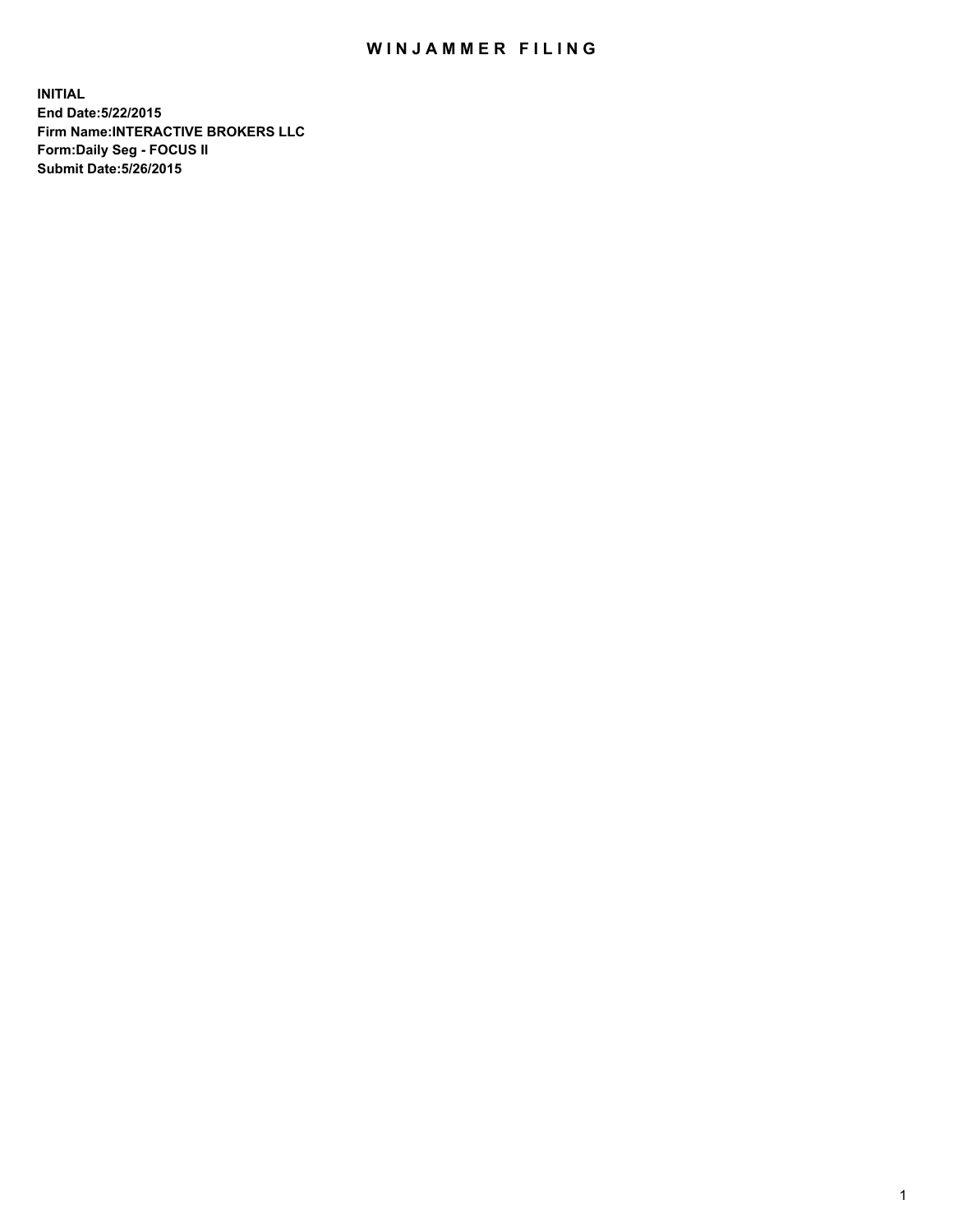## **INITIAL End Date:5/22/2015 Firm Name:INTERACTIVE BROKERS LLC Form:Daily Seg - FOCUS II Submit Date:5/26/2015 Daily Segregation - Cover Page**

| <b>Contact Phone Number</b><br>203-422-8926<br><b>Contact Email Address</b><br>mellman@interactivebrokers.co<br>$\underline{\mathbf{m}}$<br>FCM's Customer Segregated Funds Residual Interest Target (choose one):<br>a. Minimum dollar amount: ; or<br>$\overline{\mathbf{0}}$<br>b. Minimum percentage of customer segregated funds required:% ; or<br>0<br>c. Dollar amount range between: and; or<br>155,000,000 245,000,000<br>d. Percentage range of customer segregated funds required between:% and%.<br>00<br>FCM's Customer Secured Amount Funds Residual Interest Target (choose one):<br>a. Minimum dollar amount: ; or<br>$\overline{\mathbf{0}}$<br>b. Minimum percentage of customer secured funds required:% ; or<br>0<br>c. Dollar amount range between: and; or<br>80,000,000 120,000,000<br>d. Percentage range of customer secured funds required between:% and%.<br>00<br>FCM's Cleared Swaps Customer Collateral Residual Interest Target (choose one):<br>a. Minimum dollar amount: ; or<br>$\overline{\mathbf{0}}$<br>$\overline{\mathbf{0}}$<br>b. Minimum percentage of cleared swaps customer collateral required:% ; or<br>c. Dollar amount range between: and; or<br>0 <sub>0</sub><br>d. Percentage range of cleared swaps customer collateral required between:% and%.<br>0 <sub>0</sub><br>Current ANC:on<br>2,415,630,328 22-MAY-2015<br><b>Broker Dealer Minimum</b><br>295,408,608<br>Debit/Deficit - CustomersCurrent AmountGross Amount<br>Domestic Debit/Deficit<br>2,580,912<br>Foreign Debit/Deficit<br>4,927,3850<br>Debit/Deficit - Non CustomersCurrent AmountGross Amount<br>Domestic Debit/Deficit<br>0 <sub>0</sub><br>Foreign Debit/Deficit<br>0 <sub>0</sub><br>Proprietary Profit/Loss<br>Domestic Profit/Loss<br>$\overline{\mathbf{0}}$<br>Foreign Profit/Loss<br>$\underline{\mathbf{0}}$<br>Proprietary Open Trade Equity<br>Domestic OTE<br><u>0</u><br>Foreign OTE<br><u>0</u><br><b>SPAN</b><br><b>Customer SPAN Calculation</b><br>1,374,242,730<br>Non-Customer SPAN Calcualation<br>21,912,019<br>Proprietary Capital Charges<br><u>0</u><br>Minimum Dollar Amount Requirement<br>20,000,000 [7465]<br>Other NFA Dollar Amount Requirement<br>21,658,517 [7475] | Name of Company     | <b>INTERACTIVE BROKERS LLC</b> |
|----------------------------------------------------------------------------------------------------------------------------------------------------------------------------------------------------------------------------------------------------------------------------------------------------------------------------------------------------------------------------------------------------------------------------------------------------------------------------------------------------------------------------------------------------------------------------------------------------------------------------------------------------------------------------------------------------------------------------------------------------------------------------------------------------------------------------------------------------------------------------------------------------------------------------------------------------------------------------------------------------------------------------------------------------------------------------------------------------------------------------------------------------------------------------------------------------------------------------------------------------------------------------------------------------------------------------------------------------------------------------------------------------------------------------------------------------------------------------------------------------------------------------------------------------------------------------------------------------------------------------------------------------------------------------------------------------------------------------------------------------------------------------------------------------------------------------------------------------------------------------------------------------------------------------------------------------------------------------------------------------------------------------------------------------------------------------------------------------------------------------------------------------------------------------------------------------------------------------|---------------------|--------------------------------|
|                                                                                                                                                                                                                                                                                                                                                                                                                                                                                                                                                                                                                                                                                                                                                                                                                                                                                                                                                                                                                                                                                                                                                                                                                                                                                                                                                                                                                                                                                                                                                                                                                                                                                                                                                                                                                                                                                                                                                                                                                                                                                                                                                                                                                            | <b>Contact Name</b> | <b>Michael Ellman</b>          |
|                                                                                                                                                                                                                                                                                                                                                                                                                                                                                                                                                                                                                                                                                                                                                                                                                                                                                                                                                                                                                                                                                                                                                                                                                                                                                                                                                                                                                                                                                                                                                                                                                                                                                                                                                                                                                                                                                                                                                                                                                                                                                                                                                                                                                            |                     |                                |
|                                                                                                                                                                                                                                                                                                                                                                                                                                                                                                                                                                                                                                                                                                                                                                                                                                                                                                                                                                                                                                                                                                                                                                                                                                                                                                                                                                                                                                                                                                                                                                                                                                                                                                                                                                                                                                                                                                                                                                                                                                                                                                                                                                                                                            |                     |                                |
|                                                                                                                                                                                                                                                                                                                                                                                                                                                                                                                                                                                                                                                                                                                                                                                                                                                                                                                                                                                                                                                                                                                                                                                                                                                                                                                                                                                                                                                                                                                                                                                                                                                                                                                                                                                                                                                                                                                                                                                                                                                                                                                                                                                                                            |                     |                                |
|                                                                                                                                                                                                                                                                                                                                                                                                                                                                                                                                                                                                                                                                                                                                                                                                                                                                                                                                                                                                                                                                                                                                                                                                                                                                                                                                                                                                                                                                                                                                                                                                                                                                                                                                                                                                                                                                                                                                                                                                                                                                                                                                                                                                                            |                     |                                |
|                                                                                                                                                                                                                                                                                                                                                                                                                                                                                                                                                                                                                                                                                                                                                                                                                                                                                                                                                                                                                                                                                                                                                                                                                                                                                                                                                                                                                                                                                                                                                                                                                                                                                                                                                                                                                                                                                                                                                                                                                                                                                                                                                                                                                            |                     |                                |
|                                                                                                                                                                                                                                                                                                                                                                                                                                                                                                                                                                                                                                                                                                                                                                                                                                                                                                                                                                                                                                                                                                                                                                                                                                                                                                                                                                                                                                                                                                                                                                                                                                                                                                                                                                                                                                                                                                                                                                                                                                                                                                                                                                                                                            |                     |                                |
|                                                                                                                                                                                                                                                                                                                                                                                                                                                                                                                                                                                                                                                                                                                                                                                                                                                                                                                                                                                                                                                                                                                                                                                                                                                                                                                                                                                                                                                                                                                                                                                                                                                                                                                                                                                                                                                                                                                                                                                                                                                                                                                                                                                                                            |                     |                                |
|                                                                                                                                                                                                                                                                                                                                                                                                                                                                                                                                                                                                                                                                                                                                                                                                                                                                                                                                                                                                                                                                                                                                                                                                                                                                                                                                                                                                                                                                                                                                                                                                                                                                                                                                                                                                                                                                                                                                                                                                                                                                                                                                                                                                                            |                     |                                |
|                                                                                                                                                                                                                                                                                                                                                                                                                                                                                                                                                                                                                                                                                                                                                                                                                                                                                                                                                                                                                                                                                                                                                                                                                                                                                                                                                                                                                                                                                                                                                                                                                                                                                                                                                                                                                                                                                                                                                                                                                                                                                                                                                                                                                            |                     |                                |
|                                                                                                                                                                                                                                                                                                                                                                                                                                                                                                                                                                                                                                                                                                                                                                                                                                                                                                                                                                                                                                                                                                                                                                                                                                                                                                                                                                                                                                                                                                                                                                                                                                                                                                                                                                                                                                                                                                                                                                                                                                                                                                                                                                                                                            |                     |                                |
|                                                                                                                                                                                                                                                                                                                                                                                                                                                                                                                                                                                                                                                                                                                                                                                                                                                                                                                                                                                                                                                                                                                                                                                                                                                                                                                                                                                                                                                                                                                                                                                                                                                                                                                                                                                                                                                                                                                                                                                                                                                                                                                                                                                                                            |                     |                                |
|                                                                                                                                                                                                                                                                                                                                                                                                                                                                                                                                                                                                                                                                                                                                                                                                                                                                                                                                                                                                                                                                                                                                                                                                                                                                                                                                                                                                                                                                                                                                                                                                                                                                                                                                                                                                                                                                                                                                                                                                                                                                                                                                                                                                                            |                     |                                |
|                                                                                                                                                                                                                                                                                                                                                                                                                                                                                                                                                                                                                                                                                                                                                                                                                                                                                                                                                                                                                                                                                                                                                                                                                                                                                                                                                                                                                                                                                                                                                                                                                                                                                                                                                                                                                                                                                                                                                                                                                                                                                                                                                                                                                            |                     |                                |
|                                                                                                                                                                                                                                                                                                                                                                                                                                                                                                                                                                                                                                                                                                                                                                                                                                                                                                                                                                                                                                                                                                                                                                                                                                                                                                                                                                                                                                                                                                                                                                                                                                                                                                                                                                                                                                                                                                                                                                                                                                                                                                                                                                                                                            |                     |                                |
|                                                                                                                                                                                                                                                                                                                                                                                                                                                                                                                                                                                                                                                                                                                                                                                                                                                                                                                                                                                                                                                                                                                                                                                                                                                                                                                                                                                                                                                                                                                                                                                                                                                                                                                                                                                                                                                                                                                                                                                                                                                                                                                                                                                                                            |                     |                                |
|                                                                                                                                                                                                                                                                                                                                                                                                                                                                                                                                                                                                                                                                                                                                                                                                                                                                                                                                                                                                                                                                                                                                                                                                                                                                                                                                                                                                                                                                                                                                                                                                                                                                                                                                                                                                                                                                                                                                                                                                                                                                                                                                                                                                                            |                     |                                |
|                                                                                                                                                                                                                                                                                                                                                                                                                                                                                                                                                                                                                                                                                                                                                                                                                                                                                                                                                                                                                                                                                                                                                                                                                                                                                                                                                                                                                                                                                                                                                                                                                                                                                                                                                                                                                                                                                                                                                                                                                                                                                                                                                                                                                            |                     |                                |
|                                                                                                                                                                                                                                                                                                                                                                                                                                                                                                                                                                                                                                                                                                                                                                                                                                                                                                                                                                                                                                                                                                                                                                                                                                                                                                                                                                                                                                                                                                                                                                                                                                                                                                                                                                                                                                                                                                                                                                                                                                                                                                                                                                                                                            |                     |                                |
|                                                                                                                                                                                                                                                                                                                                                                                                                                                                                                                                                                                                                                                                                                                                                                                                                                                                                                                                                                                                                                                                                                                                                                                                                                                                                                                                                                                                                                                                                                                                                                                                                                                                                                                                                                                                                                                                                                                                                                                                                                                                                                                                                                                                                            |                     |                                |
|                                                                                                                                                                                                                                                                                                                                                                                                                                                                                                                                                                                                                                                                                                                                                                                                                                                                                                                                                                                                                                                                                                                                                                                                                                                                                                                                                                                                                                                                                                                                                                                                                                                                                                                                                                                                                                                                                                                                                                                                                                                                                                                                                                                                                            |                     |                                |
|                                                                                                                                                                                                                                                                                                                                                                                                                                                                                                                                                                                                                                                                                                                                                                                                                                                                                                                                                                                                                                                                                                                                                                                                                                                                                                                                                                                                                                                                                                                                                                                                                                                                                                                                                                                                                                                                                                                                                                                                                                                                                                                                                                                                                            |                     |                                |
|                                                                                                                                                                                                                                                                                                                                                                                                                                                                                                                                                                                                                                                                                                                                                                                                                                                                                                                                                                                                                                                                                                                                                                                                                                                                                                                                                                                                                                                                                                                                                                                                                                                                                                                                                                                                                                                                                                                                                                                                                                                                                                                                                                                                                            |                     |                                |
|                                                                                                                                                                                                                                                                                                                                                                                                                                                                                                                                                                                                                                                                                                                                                                                                                                                                                                                                                                                                                                                                                                                                                                                                                                                                                                                                                                                                                                                                                                                                                                                                                                                                                                                                                                                                                                                                                                                                                                                                                                                                                                                                                                                                                            |                     |                                |
|                                                                                                                                                                                                                                                                                                                                                                                                                                                                                                                                                                                                                                                                                                                                                                                                                                                                                                                                                                                                                                                                                                                                                                                                                                                                                                                                                                                                                                                                                                                                                                                                                                                                                                                                                                                                                                                                                                                                                                                                                                                                                                                                                                                                                            |                     |                                |
|                                                                                                                                                                                                                                                                                                                                                                                                                                                                                                                                                                                                                                                                                                                                                                                                                                                                                                                                                                                                                                                                                                                                                                                                                                                                                                                                                                                                                                                                                                                                                                                                                                                                                                                                                                                                                                                                                                                                                                                                                                                                                                                                                                                                                            |                     |                                |
|                                                                                                                                                                                                                                                                                                                                                                                                                                                                                                                                                                                                                                                                                                                                                                                                                                                                                                                                                                                                                                                                                                                                                                                                                                                                                                                                                                                                                                                                                                                                                                                                                                                                                                                                                                                                                                                                                                                                                                                                                                                                                                                                                                                                                            |                     |                                |
|                                                                                                                                                                                                                                                                                                                                                                                                                                                                                                                                                                                                                                                                                                                                                                                                                                                                                                                                                                                                                                                                                                                                                                                                                                                                                                                                                                                                                                                                                                                                                                                                                                                                                                                                                                                                                                                                                                                                                                                                                                                                                                                                                                                                                            |                     |                                |
|                                                                                                                                                                                                                                                                                                                                                                                                                                                                                                                                                                                                                                                                                                                                                                                                                                                                                                                                                                                                                                                                                                                                                                                                                                                                                                                                                                                                                                                                                                                                                                                                                                                                                                                                                                                                                                                                                                                                                                                                                                                                                                                                                                                                                            |                     |                                |
|                                                                                                                                                                                                                                                                                                                                                                                                                                                                                                                                                                                                                                                                                                                                                                                                                                                                                                                                                                                                                                                                                                                                                                                                                                                                                                                                                                                                                                                                                                                                                                                                                                                                                                                                                                                                                                                                                                                                                                                                                                                                                                                                                                                                                            |                     |                                |
|                                                                                                                                                                                                                                                                                                                                                                                                                                                                                                                                                                                                                                                                                                                                                                                                                                                                                                                                                                                                                                                                                                                                                                                                                                                                                                                                                                                                                                                                                                                                                                                                                                                                                                                                                                                                                                                                                                                                                                                                                                                                                                                                                                                                                            |                     |                                |
|                                                                                                                                                                                                                                                                                                                                                                                                                                                                                                                                                                                                                                                                                                                                                                                                                                                                                                                                                                                                                                                                                                                                                                                                                                                                                                                                                                                                                                                                                                                                                                                                                                                                                                                                                                                                                                                                                                                                                                                                                                                                                                                                                                                                                            |                     |                                |
|                                                                                                                                                                                                                                                                                                                                                                                                                                                                                                                                                                                                                                                                                                                                                                                                                                                                                                                                                                                                                                                                                                                                                                                                                                                                                                                                                                                                                                                                                                                                                                                                                                                                                                                                                                                                                                                                                                                                                                                                                                                                                                                                                                                                                            |                     |                                |
|                                                                                                                                                                                                                                                                                                                                                                                                                                                                                                                                                                                                                                                                                                                                                                                                                                                                                                                                                                                                                                                                                                                                                                                                                                                                                                                                                                                                                                                                                                                                                                                                                                                                                                                                                                                                                                                                                                                                                                                                                                                                                                                                                                                                                            |                     |                                |
|                                                                                                                                                                                                                                                                                                                                                                                                                                                                                                                                                                                                                                                                                                                                                                                                                                                                                                                                                                                                                                                                                                                                                                                                                                                                                                                                                                                                                                                                                                                                                                                                                                                                                                                                                                                                                                                                                                                                                                                                                                                                                                                                                                                                                            |                     |                                |
|                                                                                                                                                                                                                                                                                                                                                                                                                                                                                                                                                                                                                                                                                                                                                                                                                                                                                                                                                                                                                                                                                                                                                                                                                                                                                                                                                                                                                                                                                                                                                                                                                                                                                                                                                                                                                                                                                                                                                                                                                                                                                                                                                                                                                            |                     |                                |
|                                                                                                                                                                                                                                                                                                                                                                                                                                                                                                                                                                                                                                                                                                                                                                                                                                                                                                                                                                                                                                                                                                                                                                                                                                                                                                                                                                                                                                                                                                                                                                                                                                                                                                                                                                                                                                                                                                                                                                                                                                                                                                                                                                                                                            |                     |                                |
|                                                                                                                                                                                                                                                                                                                                                                                                                                                                                                                                                                                                                                                                                                                                                                                                                                                                                                                                                                                                                                                                                                                                                                                                                                                                                                                                                                                                                                                                                                                                                                                                                                                                                                                                                                                                                                                                                                                                                                                                                                                                                                                                                                                                                            |                     |                                |
|                                                                                                                                                                                                                                                                                                                                                                                                                                                                                                                                                                                                                                                                                                                                                                                                                                                                                                                                                                                                                                                                                                                                                                                                                                                                                                                                                                                                                                                                                                                                                                                                                                                                                                                                                                                                                                                                                                                                                                                                                                                                                                                                                                                                                            |                     |                                |
|                                                                                                                                                                                                                                                                                                                                                                                                                                                                                                                                                                                                                                                                                                                                                                                                                                                                                                                                                                                                                                                                                                                                                                                                                                                                                                                                                                                                                                                                                                                                                                                                                                                                                                                                                                                                                                                                                                                                                                                                                                                                                                                                                                                                                            |                     |                                |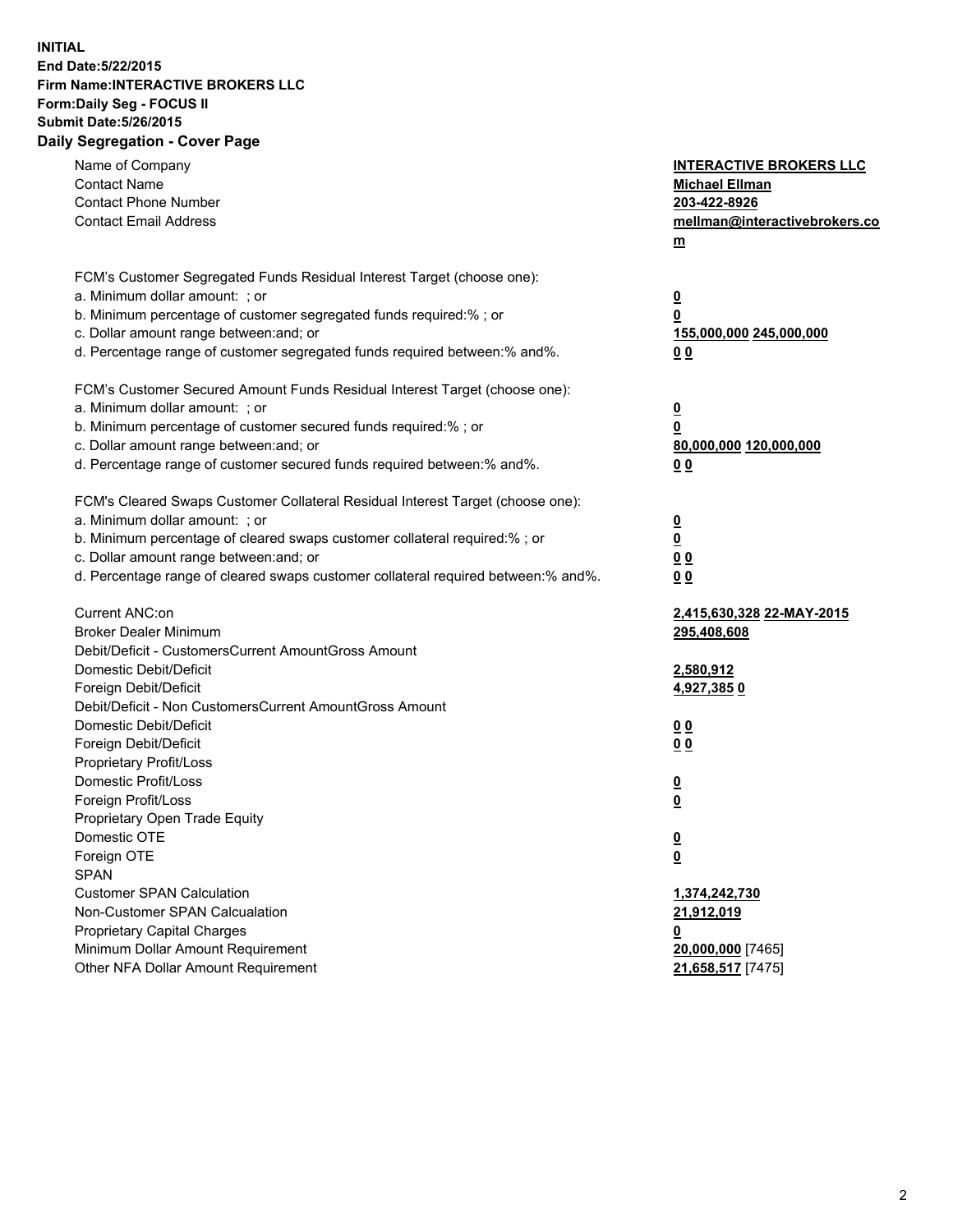## **INITIAL End Date:5/22/2015 Firm Name:INTERACTIVE BROKERS LLC Form:Daily Seg - FOCUS II Submit Date:5/26/2015 Daily Segregation - Secured Amounts**

|     | Foreign Futures and Foreign Options Secured Amounts                                                        |                                  |
|-----|------------------------------------------------------------------------------------------------------------|----------------------------------|
|     | Amount required to be set aside pursuant to law, rule or regulation of a foreign                           | $0$ [7305]                       |
|     | government or a rule of a self-regulatory organization authorized thereunder                               |                                  |
| 1.  | Net ledger balance - Foreign Futures and Foreign Option Trading - All Customers                            |                                  |
|     | A. Cash                                                                                                    | 506,007,012 [7315]               |
|     | B. Securities (at market)                                                                                  | $0$ [7317]                       |
| 2.  | Net unrealized profit (loss) in open futures contracts traded on a foreign board of trade                  | 61,639,437 [7325]                |
| 3.  | Exchange traded options                                                                                    |                                  |
|     | a. Market value of open option contracts purchased on a foreign board of trade                             | 125,612 [7335]                   |
|     | b. Market value of open contracts granted (sold) on a foreign board of trade                               | -55,672 [7337]                   |
| 4.  | Net equity (deficit) (add lines 1.2. and 3.)                                                               | 567,716,389 [7345]               |
| 5.  | Account liquidating to a deficit and account with a debit balances - gross amount                          | 4,927,385 [7351]                 |
|     | Less: amount offset by customer owned securities                                                           | 0 [7352] 4,927,385 [7354]        |
| 6.  | Amount required to be set aside as the secured amount - Net Liquidating Equity                             | 572,643,774 [7355]               |
|     | Method (add lines 4 and 5)                                                                                 |                                  |
| 7.  | Greater of amount required to be set aside pursuant to foreign jurisdiction (above) or line                | 572,643,774 [7360]               |
|     | 6.                                                                                                         |                                  |
|     | FUNDS DEPOSITED IN SEPARATE REGULATION 30.7 ACCOUNTS                                                       |                                  |
| 1.  | Cash in banks                                                                                              |                                  |
|     | A. Banks located in the United States                                                                      | $0$ [7500]                       |
|     | B. Other banks qualified under Regulation 30.7                                                             | 0 [7520] 0 [7530]                |
| 2.  | Securities                                                                                                 |                                  |
|     | A. In safekeeping with banks located in the United States                                                  | 478,842,247 [7540]               |
|     | B. In safekeeping with other banks qualified under Regulation 30.7                                         | 0 [7560] 478,842,247 [7570]      |
| 3.  | Equities with registered futures commission merchants                                                      |                                  |
|     | A. Cash                                                                                                    | $0$ [7580]                       |
|     | <b>B.</b> Securities                                                                                       | $0$ [7590]                       |
|     | C. Unrealized gain (loss) on open futures contracts                                                        | $0$ [7600]                       |
|     | D. Value of long option contracts                                                                          | $0$ [7610]                       |
|     | E. Value of short option contracts                                                                         | 0 [7615] 0 [7620]                |
| 4.  | Amounts held by clearing organizations of foreign boards of trade                                          |                                  |
|     | A. Cash                                                                                                    | $0$ [7640]                       |
|     | <b>B.</b> Securities                                                                                       | $0$ [7650]                       |
|     | C. Amount due to (from) clearing organization - daily variation                                            | $0$ [7660]                       |
|     | D. Value of long option contracts                                                                          | $0$ [7670]                       |
|     | E. Value of short option contracts                                                                         | 0 [7675] 0 [7680]                |
| 5.  | Amounts held by members of foreign boards of trade                                                         |                                  |
|     | A. Cash                                                                                                    | 178,670,834 [7700]               |
|     | <b>B.</b> Securities                                                                                       | $0$ [7710]                       |
|     | C. Unrealized gain (loss) on open futures contracts                                                        | 56,296,148 [7720]                |
|     | D. Value of long option contracts                                                                          | 125,617 [7730]                   |
|     | E. Value of short option contracts                                                                         | 55,670 [7735] 235,036,929 [7740] |
| 6.  | Amounts with other depositories designated by a foreign board of trade                                     | $0$ [7760]                       |
| 7.  | Segregated funds on hand                                                                                   | $0$ [7765]                       |
| 8.  | Total funds in separate section 30.7 accounts                                                              | 713,879,176 [7770]               |
| 9.  | Excess (deficiency) Set Aside for Secured Amount (subtract line 7 Secured Statement<br>Page 1 from Line 8) | 141,235,402 [7380]               |
| 10. | Management Target Amount for Excess funds in separate section 30.7 accounts                                | 80,000,000 [7780]                |
| 11. | Excess (deficiency) funds in separate 30.7 accounts over (under) Management Target                         | 61,235,402 [7785]                |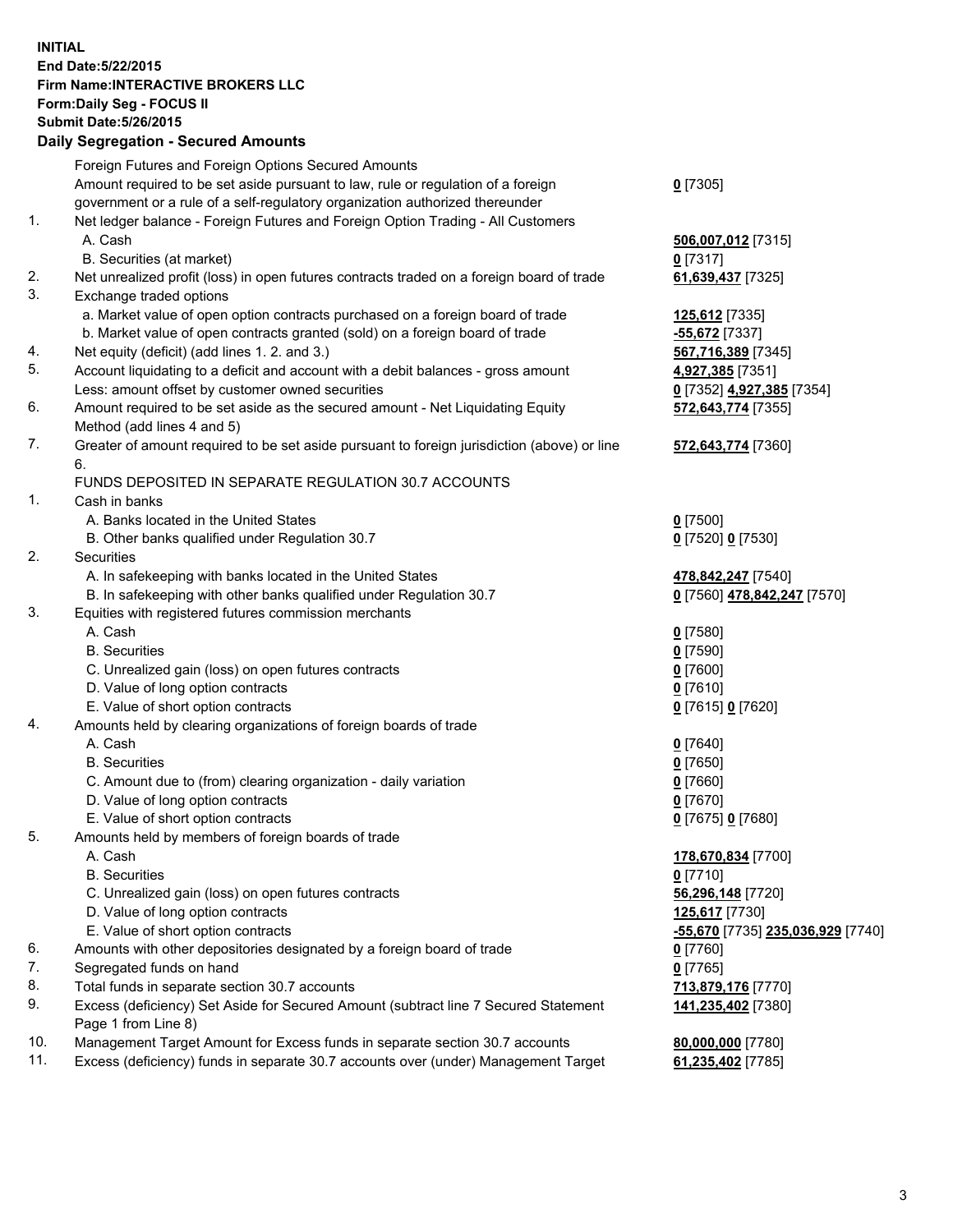**INITIAL End Date:5/22/2015 Firm Name:INTERACTIVE BROKERS LLC Form:Daily Seg - FOCUS II Submit Date:5/26/2015 Daily Segregation - Segregation Statement** SEGREGATION REQUIREMENTS(Section 4d(2) of the CEAct) 1. Net ledger balance A. Cash **2,715,004,117** [7010] B. Securities (at market) **0** [7020] 2. Net unrealized profit (loss) in open futures contracts traded on a contract market **-55,025,544** [7030] 3. Exchange traded options A. Add market value of open option contracts purchased on a contract market **103,585,388** [7032] B. Deduct market value of open option contracts granted (sold) on a contract market **-167,109,031** [7033] 4. Net equity (deficit) (add lines 1, 2 and 3) **2,596,454,930** [7040] 5. Accounts liquidating to a deficit and accounts with debit balances - gross amount **2,580,912** [7045] Less: amount offset by customer securities **0** [7047] **2,580,912** [7050] 6. Amount required to be segregated (add lines 4 and 5) **2,599,035,842** [7060] FUNDS IN SEGREGATED ACCOUNTS 7. Deposited in segregated funds bank accounts A. Cash **411,757,495** [7070] B. Securities representing investments of customers' funds (at market) **1,414,396,877** [7080] C. Securities held for particular customers or option customers in lieu of cash (at market) **0** [7090] 8. Margins on deposit with derivatives clearing organizations of contract markets A. Cash **13,919,210** [7100] B. Securities representing investments of customers' funds (at market) **115,458,492** [7110] C. Securities held for particular customers or option customers in lieu of cash (at market) **0** [7120] 9. Net settlement from (to) derivatives clearing organizations of contract markets **500,742** [7130] 10. Exchange traded options A. Value of open long option contracts **2,935,659** [7132] B. Value of open short option contracts **-8,119,819** [7133] 11. Net equities with other FCMs A. Net liquidating equity **-25,061,716** [7140] B. Securities representing investments of customers' funds (at market) **883,223,440** [7160] C. Securities held for particular customers or option customers in lieu of cash (at market) **0** [7170] 12. Segregated funds on hand **0** [7150] 13. Total amount in segregation (add lines 7 through 12) **2,809,010,380** [7180] 14. Excess (deficiency) funds in segregation (subtract line 6 from line 13) **209,974,538** [7190] 15. Management Target Amount for Excess funds in segregation **155,000,000** [7194]

16. Excess (deficiency) funds in segregation over (under) Management Target Amount Excess

**54,974,538** [7198]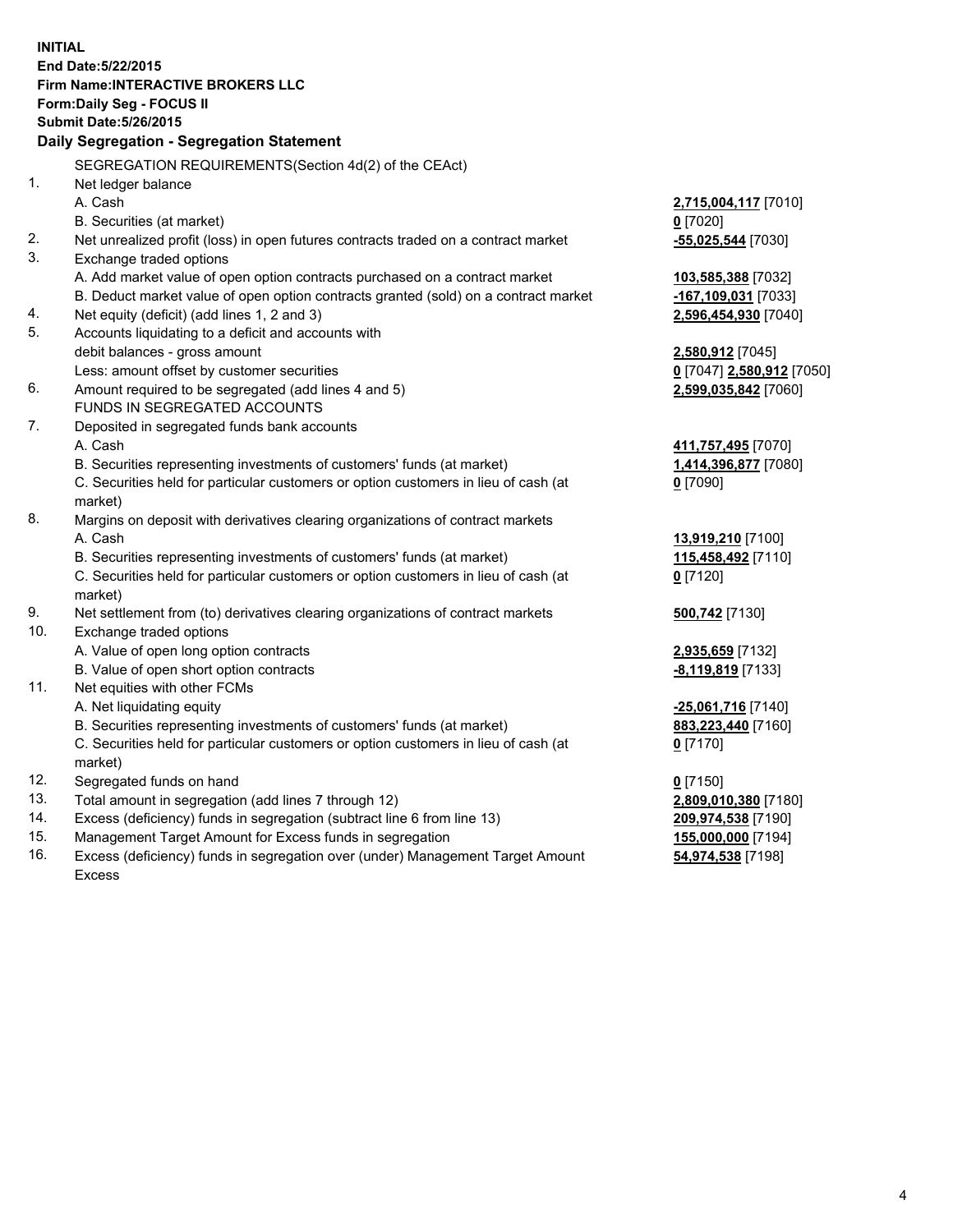## **INITIAL End Date:5/22/2015 Firm Name:INTERACTIVE BROKERS LLC Form:Daily Seg - FOCUS II Submit Date:5/26/2015 Daily Segregation - Supplemental**

| $\blacksquare$           | Total gross margin deficiencies - Segregated Funds Origin                                                                        | 5,198,285 [9100] |
|--------------------------|----------------------------------------------------------------------------------------------------------------------------------|------------------|
| $\sim$                   | Total gross margin deficiencies - Secured Funds Origin                                                                           | 28,051 [9101]    |
| $\blacksquare$           | Total gross margin deficiencies - Cleared Swaps Customer Collateral Funds Origin                                                 | $0$ [9102]       |
| $\blacksquare$           | Total gross margin deficiencies - Noncustomer and Proprietary Accounts Origin                                                    | $0$ [9103]       |
| $\blacksquare$           | Total number of accounts contributing to total gross margin deficiencies - Segregated<br>Funds Origin                            | 7 [9104]         |
| $\blacksquare$           | Total number of accounts contributing to total gross margin deficiencies - Secured<br>Funds Origin                               | 1 [9105]         |
| $\overline{\phantom{a}}$ | Total number of accounts contributing to the total gross margin deficiencies - Cleared<br>Swaps Customer Collateral Funds Origin | $0$ [9106]       |
| ۰                        | Total number of accounts contributing to the total gross margin deficiencies -<br>Noncustomer and Proprietary Accounts Origin    | $0$ [9107]       |
| $\blacksquare$           | Upload a copy of the firm's daily margin report the FCM uses to issue margin calls<br>which corresponds with the reporting date. |                  |

05.22.2015 Commodity Margin Deficiency Report.xls